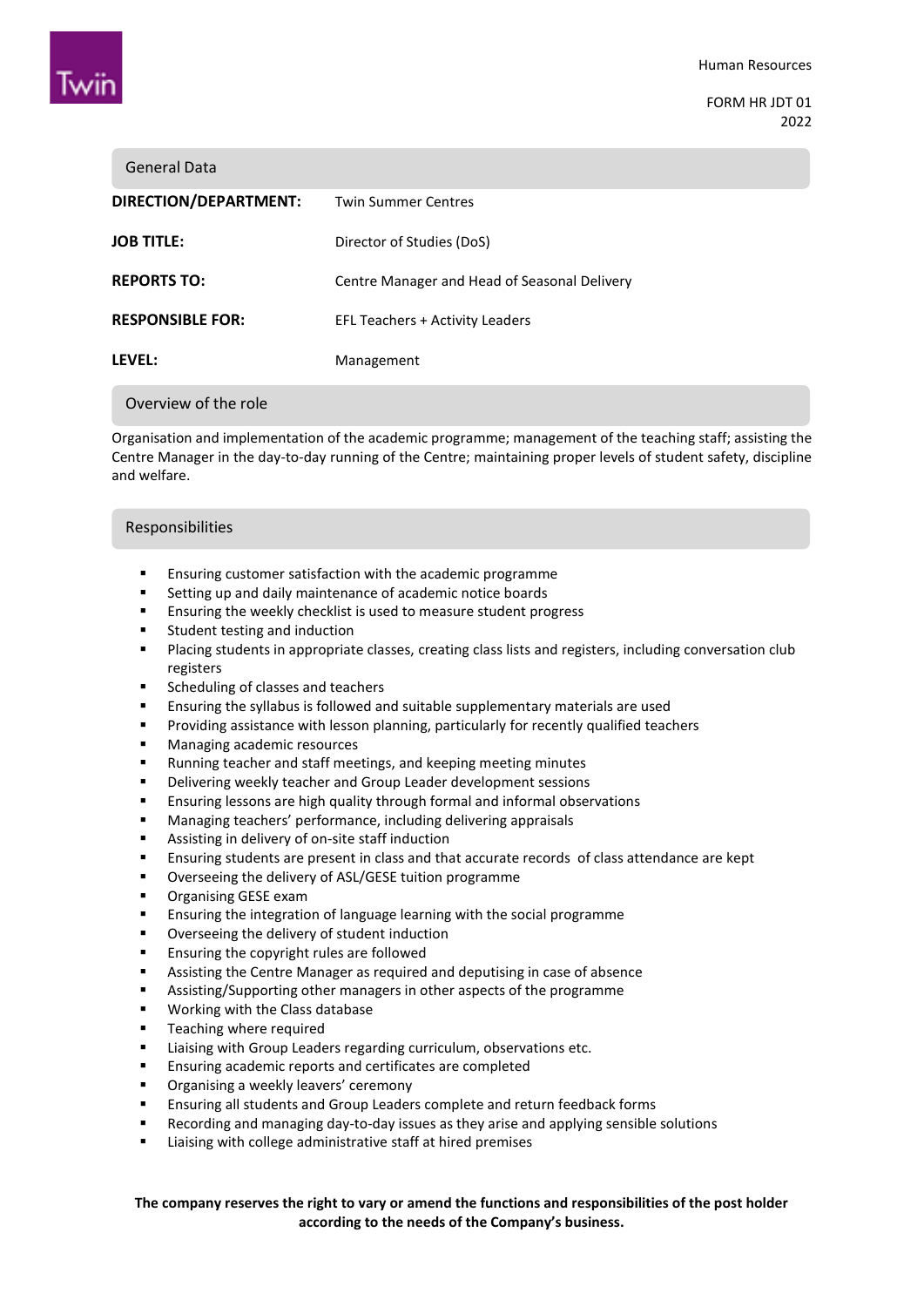

FORM HR JDT 01 2022

- Ensuring high levels of student safety and welfare, including risk assessing classrooms and outside learning environments
- Ensuring that measures are put into place for students with special educational needs or disabilities
- Ensuring the supervision ratios are met at all times including mealtimes and free time
- Reporting accidents/ incidents to the Centre Manager and completing necessary documentation
- **•** During lesson time or in the absence of the centre manager, taking charge in case of an emergency
- Maintaining adequate levels of student and staff discipline
- Ensuring that teachers fully participate in activities and excursions
- On-call overnight to respond to emergencies
- Taking on the role of fire warden
- Taking on the role of first aider
- Take on the role of deputy Designated Safeguarding Officer, comprising of:
	- o Implementation of all aspects of the safeguarding policy.
	- o Reporting any concerns immediately to the onsite Designated Safeguarding Staff member
	- $\circ$  In the absence of the onsite Designated Safeguarding Staff member, dealing with any safeguarding concerns following the procedures documented in the safeguarding policy.
	- o Maintaining detailed, accurate and secure written records of any safeguarding referral, complaint or concern – even where that concern does not lead to a referral.
	- $\circ$  Acting as a source of support, advice and expertise for colleagues on matters of safety and safeguarding, and ensuring Policies & Procedures are known.
	- o Ensuring open and listening culture.
- Any other reasonable/appropriate duties

## Principle Accountabilities

- Overseeing effective implementation of academic programme
- Ensuring informative, engaging and communicative lessons are taught
- Ensuring the health, safety and welfare of students at all times

#### At least three years full time teaching experience with a large proportion of it being with young with young with young with young with young with young with young with young with young with young with young with young wit Knowledge/Experience required

## **Essential requirements:**

- At least three years full time teaching experience with a large proportion of it being with young learners
- Experience working in a fast paced and high pressure environment
- Experience working as part of a team
- IT literate

## **Desirable, but not essential:**

- **Summer school experience**
- **Previous managerial experience**
- **Administrative experience**
- **Safeguarding training**
- Experience of working in a multi-cultural environment
- Customer service experience
- Ability to speak a second language

# Education/Qualification

Educated to degree level

# **The company reserves the right to vary or amend the functions and responsibilities of the post holder according to the needs of the Company's business.**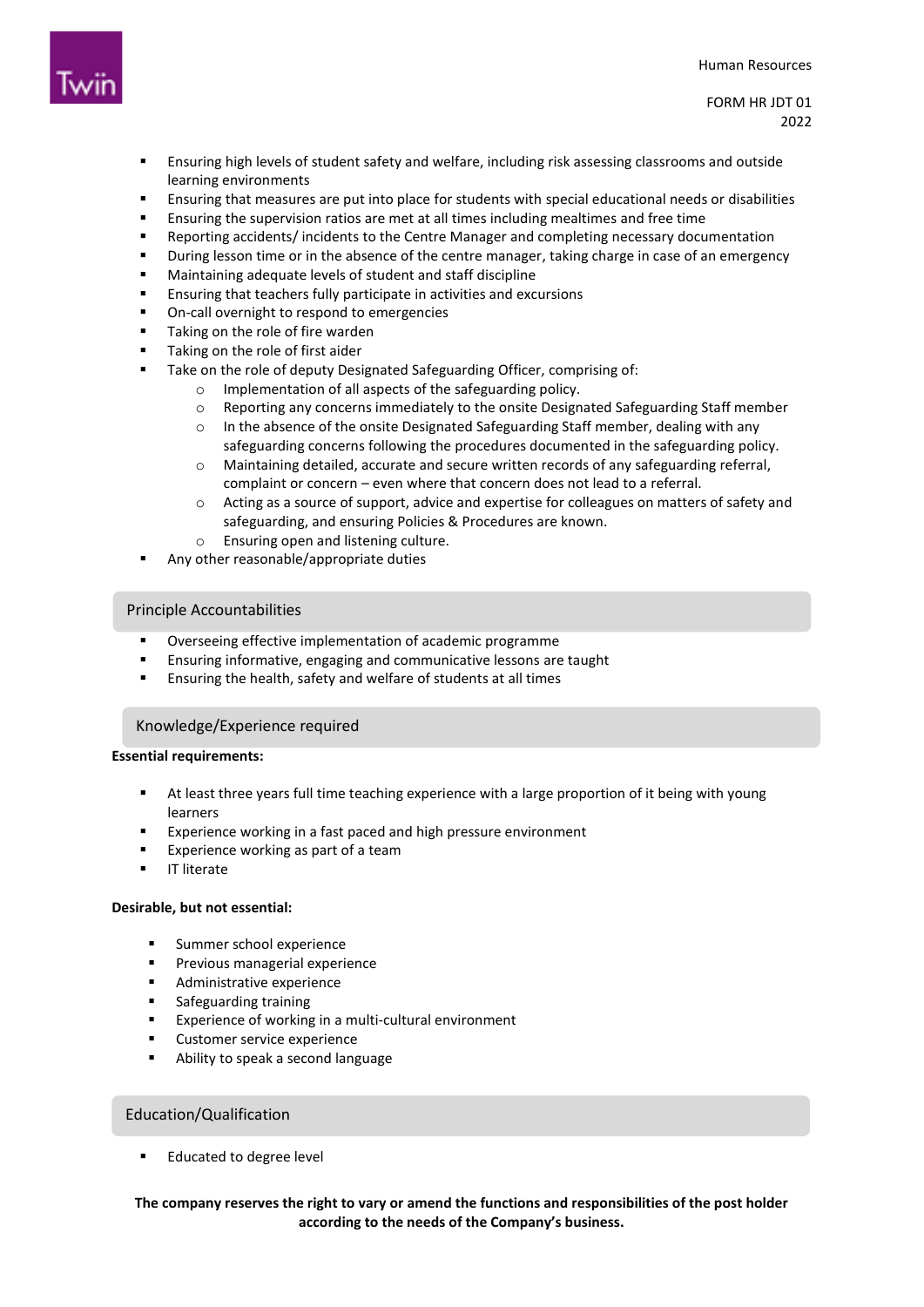

- Essential- Diploma level qualification (DELTA/Trinity TESOL Diploma and/or MA with a substantial element of observed teaching practice)
- HSE-recognised First Aid certificate (such as St John's First Aid at Work) desirable

## Person Specification

- Flexibility, enthusiastic and proactive approach to the job
- Ability to multi-task effectively
- Ability to delegate
- Ability to lead and support a team of teachers
- Excellent communication and problem solving skills
- Good time-management and organisation skills
- Committed to continuous personal and organisational development
- Authoritative
- Caring and understanding
- Strong understanding of the principles of safeguarding
- Professional appearance in line with Twin policy

## **Note: This role is subject to the applicant attending an induction in London on June 18th +19th 2022**

Twin Group is committed to safeguarding and promoting the welfare of children and young people and expects all staff and volunteers to share this commitment. Successful applicants will be required to undertake an enhanced disclosure via the CRB, where appropriate.

We are dedicated to ensuring that all job applicants and members of staff are treated equally, without discrimination on the grounds of gender, sexual orientation, marital or civil partner status, gender reassignment, race, colour, nationality, ethnic or national origin, religion or belief, disability or age.

## **Safeguarding, Welfare and Prevent**

Twin Group is committed to the safeguarding of children and vulnerable adults, the prevention of radicalisation, and promoting the welfare of all of our customers, and we expect all staff and volunteers to share this commitment. Twin Group has as a Safeguarding Policy which all staff must read and comply with. Successful applicants who will work directly with children and/ or vulnerable adults will be required to undertake an enhanced DBS and complete mandatory training.

## **Equality & Diversity**

We are dedicated to ensuring that all job applicants and members of staff are treated equally, without discrimination on the grounds of gender, sexual orientation, marital or civil partner status, gender reassignment, race, colour, nationality, ethnic or national origin, religion or belief, disability or age. Twin Training has an Equality and Diversity Policy and it is the responsibility of all staff to comply with this.

## **Confidentiality**

The post holder must maintain the confidentiality of information about customers, staff and other Twin Training stakeholders. Some work is of a confidential nature and information gained must not be communicated to other persons except in the recognised course of duty. The post holder must meet the requirements of the Data Protection Act (GDPR) at all times.

## **Health & Safety**

Employees must comply with the provisions of the 'The Health and Safety at Work Act 1974' and must take reasonable care for the health and safety of themselves and of other persons who may be affected by their acts or omissions whilst at work. Employees are also required to co-operate with their employer to enable

**The company reserves the right to vary or amend the functions and responsibilities of the post holder according to the needs of the Company's business.**